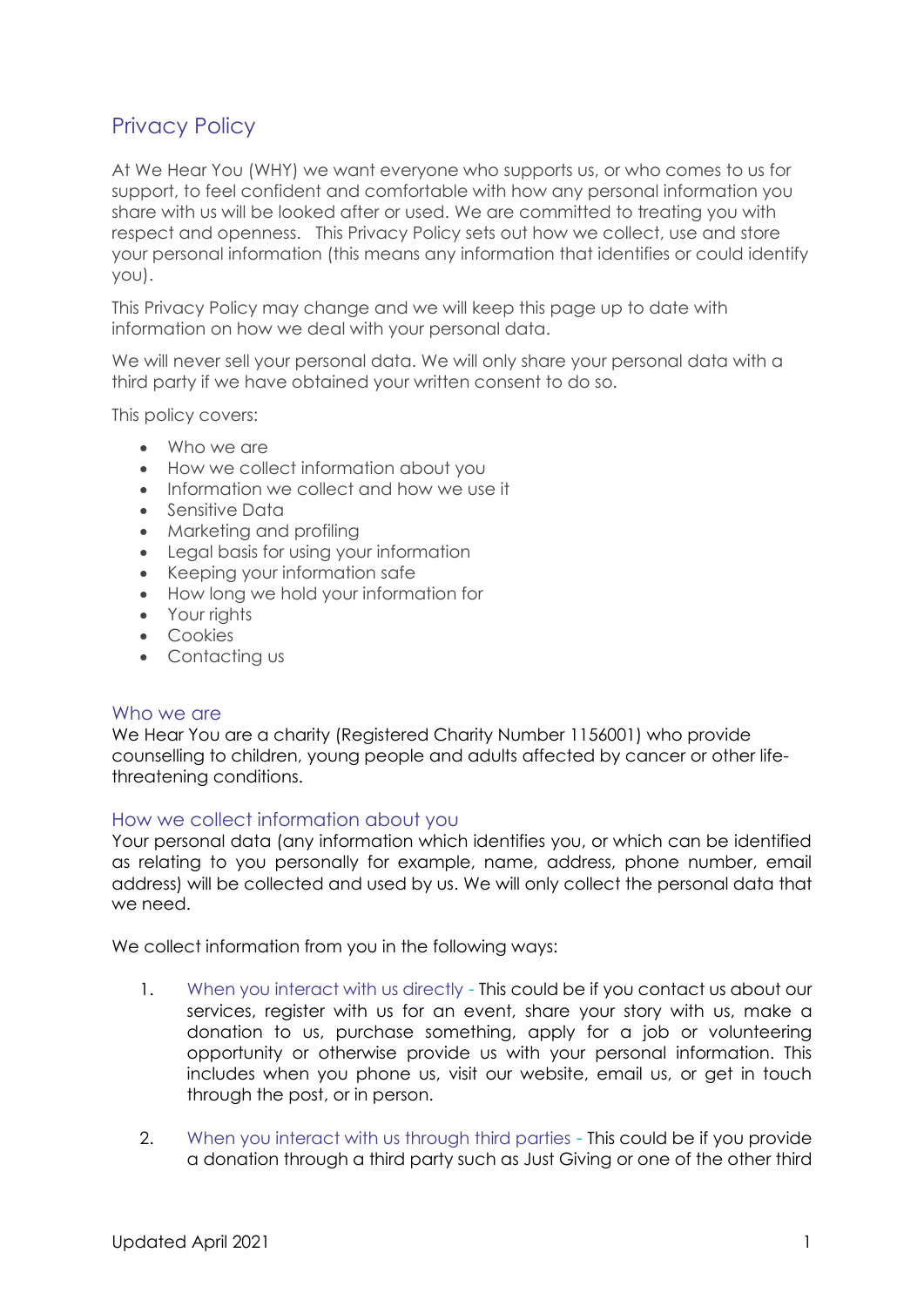parties that we work with and provide your consent for your personal information to be shared with us.

- 3. When you visit our website We gather general information which might include which pages you visit most often and which services, events or information is of most interest to you. We may also track which pages you visit when you click on links in emails from us. We also use "cookies" to help our site run effectively. There are more details below – see 'Cookies'. We use this information to personalise the way our website is presented when you visit to make improvements and to ensure we provide the best service and experience for you. Wherever possible we use anonymous information which does not identify individual visitors to our website.
- 4. From other information that is available to the public In order to tailor our communications with you to your background and interests we may collect information about you from publicly available sources or through third party subscription services or service providers (we have provided further details about this below – see 'Profiling: Making our work unique to you').

### Information we collect and how we use it

We collect, store and use the following kinds of personal information:

- Your name
- Your contact details (including postal address, telephone number, e-mail address and/or social media identity)
- Your date of birth
- Your gender
- Your bank or credit card details where you provide these to make a payment
- If you volunteer for us or apply for a job with us, information necessary for us to process these applications and assess your suitability (which may include things like employment status, previous experience depending on the context, as well as any unspent criminal convictions or pending court cases you may have)
- Information about your activities on our website(s) and about the device you use to access these, for instance your IP address and geographical location
- Information about events, activities and products which we consider to be of interest to you
- Information relating to your health (for example if you are taking part in or attending an event for health and safety purposes, as well as where you share your experiences of using our services with us)
- Where you have left us a legacy, any information regarding next of kin with which you may have provided us to administer this
- Information as to whether you are a taxpayer to enable us to claim Gift Aid
- Age, nationality and ethnicity information for monitoring purposes; and any other personal information you provide to us

### Sensitive data

Certain types of personal information are in a special category under data protection laws, as they are considered to be more sensitive. Examples of this type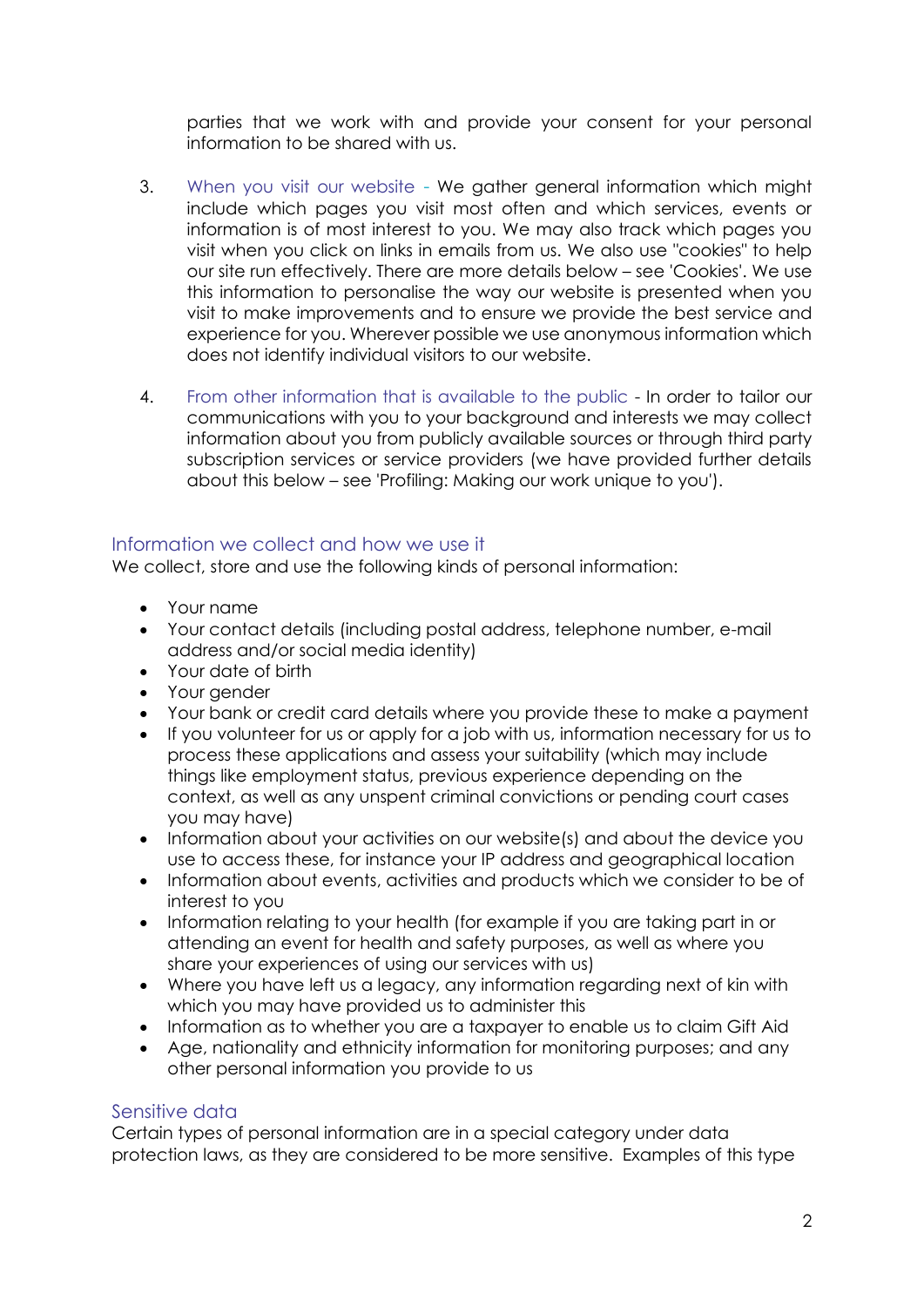of sensitive data would be information about health, race, religious beliefs, political views, trade union membership, sex life or sexuality or genetic/biometric information.

We only collect this type of information about our supporters to the extent that there is a clear reason for us to do so, for example asking for health information if you are taking part in a sporting event, or where we ask for information for the purpose of providing appropriate facilities or support. We will also collect this type of information if you make it public or volunteer it to us – for instance if you tell us you have a lifethreatening condition when you access our counselling services or sharing your story for marketing or media purposes.

Wherever it is practical for us to do so, we will make why we are collecting this type of information clear and what it will be used for.

We will use this information to:

- Provide you with the services, products or information you asked for
- Administer your donation or support your fundraising, including processing Gift Aid
- Keep a record of your relationship with us
- Respond to or fulfil any requests, complaints or queries you make to us
- Understand how we can improve our services, products or information by conducting analysis and market research
- Manage our events
- Send you correspondence and communicate with you
- Administer our websites and to troubleshoot, perform data analysis, research, generate statistics and surveys related to our technical systems
- Testing our technical systems to make sure they are working as expected
- Display content to you in a way appropriate to the device you are using (for example if you are viewing content on a mobile device or a computer)
- Generate reports on our work, services and events
- Safeguard our staff and volunteers
- Conduct due diligence and ethical screening
- Monitor website use to identify visitor location, guard against disruptive use, monitor website traffic and/or personalise information which is presented to you
- Process your application for a job or volunteering position
- Conduct training and quality control
- Audit and administer our accounts
- Meet our legal obligations, for instance to perform contracts between you and us, or our obligations to regulators, government and/or law enforcement bodies
- Carry out fraud prevention and money laundering checks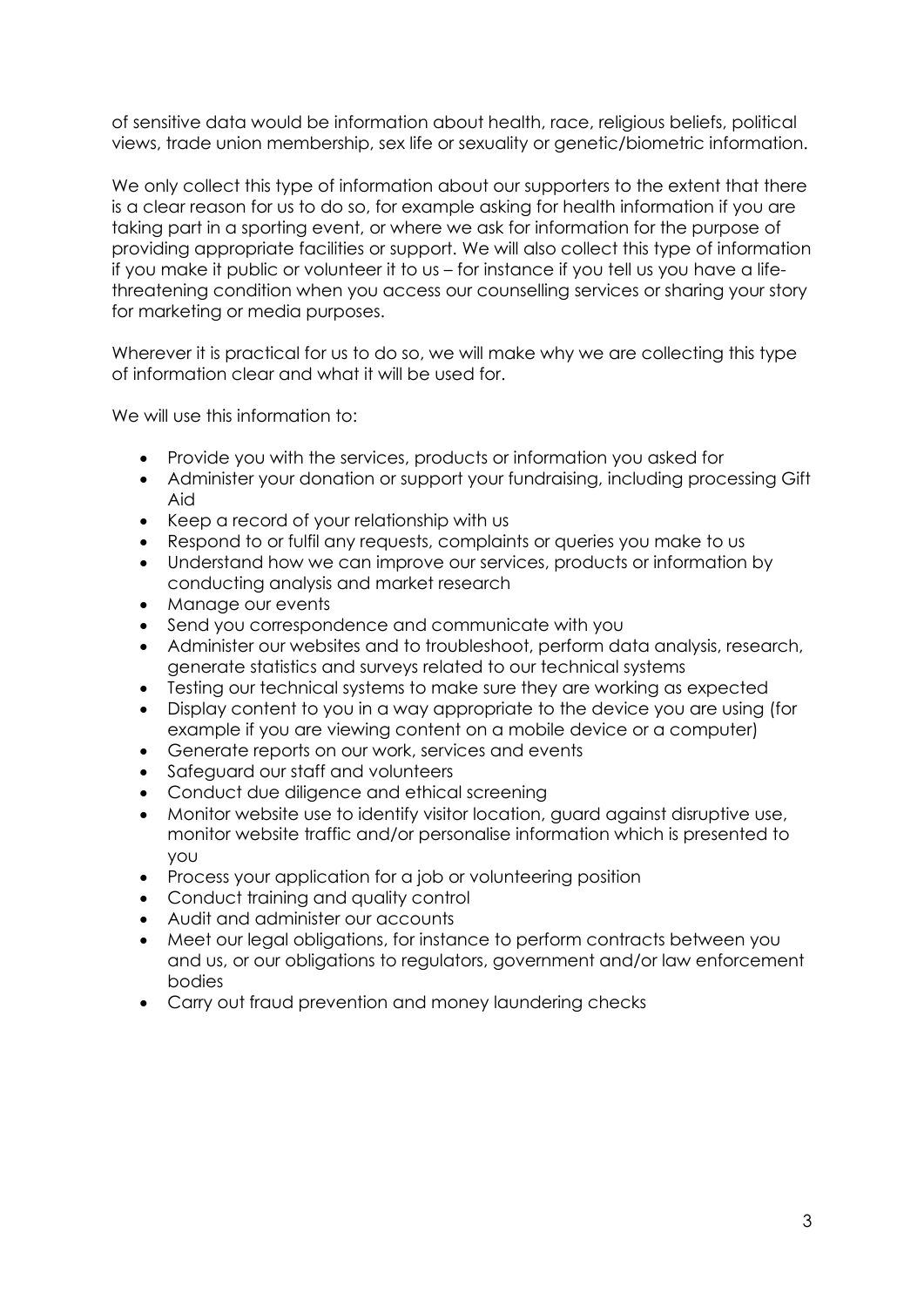Counselling Services - We run services to provide support to individuals affected by cancer or life-threatening conditions and collect personal information in order to provide those services. We may receive personal information about your health when you speak, email or contact us by post. We will use this information to answer your questions and provide you with information on our services. This information will not be used for marketing purposes and will not be passed to anyone else without your express permission or in cases where this is required the law.

### Marketing & profiling

Sending marketing communications - Our marketing communications include information about our latest service developments, campaigns, successes and requests for donations or other support. Occasionally, we may include information from partner organisations or organisations who support us in these communications. We operate an 'opt-in only' communication policy. This means that, except as set out below, we will only send marketing communications to those that have explicitly stated that they are happy for us to do so.

We may use information you have given us directly, for example the record of your previous donations to and/or relationship with us, your location and demographics, as well as the type of activity you have been involved with, to tailor our communications with you about future activities.

Events and fundraising - When you have asked for details about one of our events, we will send you information including, where relevant, ideas for fundraising and reminders on key information about the activity.

Where you have signed up for an event with a third party (for example the London Marathon or Global Adventure Challenges) and told the event organiser that you wish to fundraise for us, we may contact you with information and support for your fundraising for that event.

Managing your contact preferences - We make it easy for you to tell us how you want us to communicate, in a way that suits you. Our forms have clear marketing preference questions and we include information on how to opt out when we send you marketing. If you don't want to hear from us, that's fine, and you can change your preferences at any time. Just let us know when you provide your data or contact us on 01373 455255 or [info@wehearyou.org.uk](mailto:info@wehearyou.org.uk)

If you've decided you don't want to be contacted for marketing purposes, we may still need to contact you for administrative purposes. This may include where we are processing a donation you've made and any related Gift Aid, thanking you for a donation or participation in an event, or keeping in touch with you about volunteering activities you are doing for us.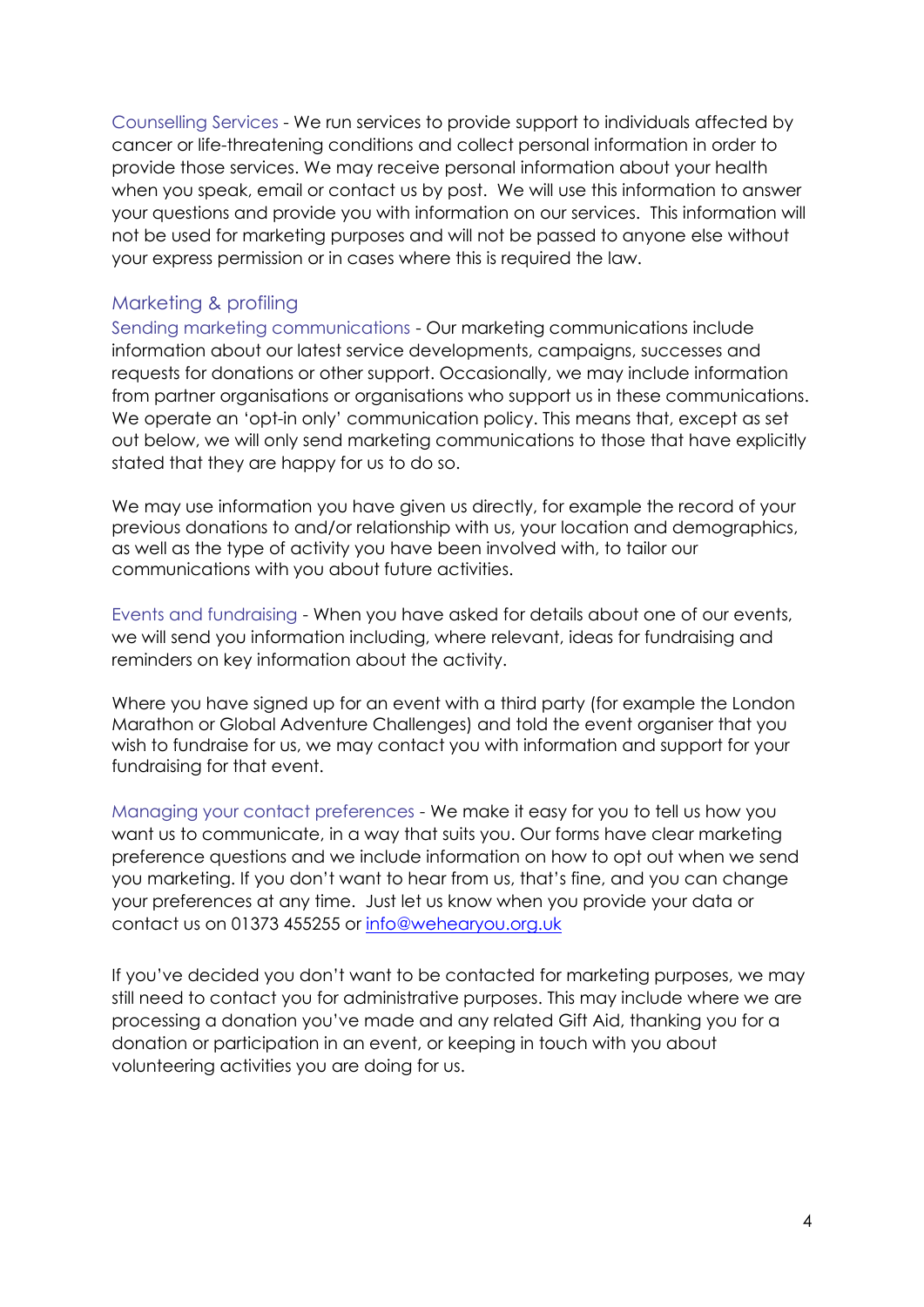Building profiles - We want to improve how we talk to you and the information we provide through our website, services, events and information. To do this we sometimes use profiling and screening methods so that we can better understand our supporters, your preferences and needs to provide a better experience for you.

We may carry out targeted fundraising activities using profiling techniques based on the information that we hold about you. We may analyse your personal information to create a profile of your interests and preferences so that we can contact you with information relevant to you. We may make use of additional information about you when it is available from external sources to help us do this effectively. We may also use your personal information to detect and reduce fraud and credit risk.

# Legal basis for using your information

Data protection laws mean that each use we make of personal information must have a "legal basis". The relevant legal bases are set out in the General Data Protection Regulation (EU Regulation 2016/679) and in current UK data protection legislation.

- Consent you have given clear consent for us to use your personal information for a specific purpose.
- Contract the use of your personal information is necessary for a contract we have with you, or because we have asked you to take specific steps before entering into a contract.
- Legal obligation using your personal information is necessary for us to comply with the law.
- Vital Interest using your personal information is necessary to protect health or life. For example, a safeguarding issue or an incident at an event.
- Legitimate interest there is a legitimate interest for We Hear You to process your information to help us to achieve our aim of ensuring that everyone affected by cancer or a life-threatening condition can access counselling. Whenever we process your personal information under the 'legitimate interest' lawful basis we make sure that we take into account your rights and interests and will not process your personal information if we feel that there is an imbalance. Some examples of where we have a legitimate interest to process your Personal information are where we contact you about our work via post, use your personal information for data analytics, conducting research to better understand who our supporters are, improving our services, for our legal purposes (for example, dealing with complaints and claims), or for complying with guidance from the Charity Commission.

# Keeping your information safe

We take looking after your information very seriously. We ensure there are appropriate technical and organisational controls in place to protect your personal information.

Our websites may contain links to other sites. While we try to link only to sites that share our high standards and respect for privacy, we are not responsible for the content or the privacy practices employed by other sites.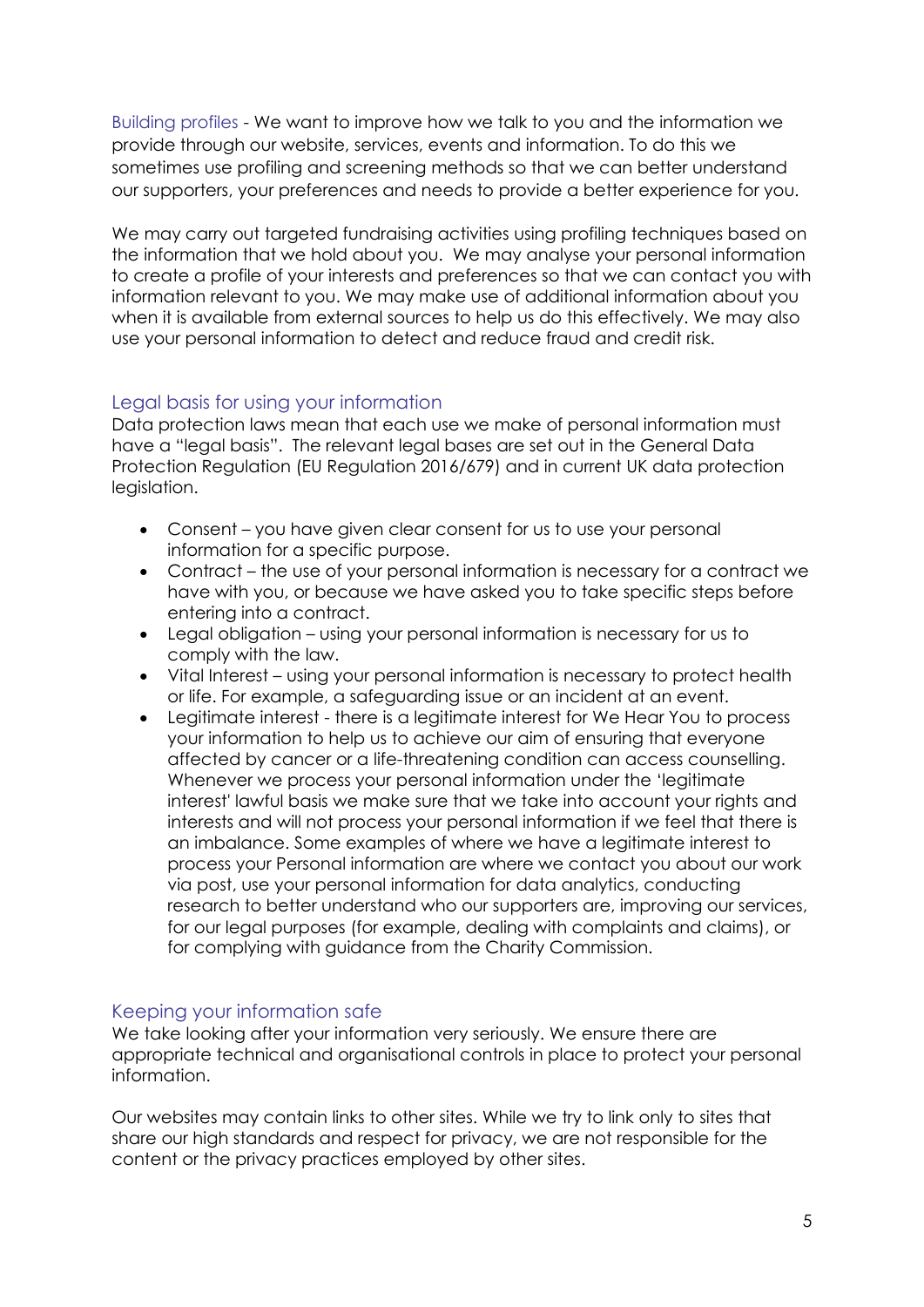Any debit or credit card details which we receive on our website are passed securely to PayPal our payment processing partner, according to the Payment Card Industry Security Standards.

# How long we hold your information for

We will only keep your information for as long as it is reasonable and necessary. This is determined by legal and operational considerations. For example keeping information for gift aid purposes or health and safety requirements.

# Your Rights

You have various rights in respect of the personal information we hold about you – these are set out in more detail below.

- 1. Access to your personal information You have the right to request access to a copy of the personal information that we hold about you, along with information on what personal information we use, why we use it, who we share it with, how long we keep it for and whether it has been used for any automated decision making. You can make a request for access free of charge. Please make all requests for access in writing, and provide us with evidence of your identity.
- 2. Right to object You can object to our processing of your personal information where we are relying on a legitimate interest (or those of a third party) and there is something about your particular situation which makes you want to object to processing on this ground. You also have the right to object where we are processing your personal information for direct marketing purposes. Please contact us as noted above, providing details of your objection.
- 3. Consent If you have given us your consent to use personal information (for example, for marketing), you can withdraw your consent at any time.
- 4. Rectification You can ask us to change or complete any inaccurate or incomplete personal information held about you.
- 5. Erasure You can ask us to delete your personal information where it is no longer necessary for us to use it, you have withdrawn consent, or where we have no lawful basis for keeping it.
- 6. Portability You can ask us to provide you or a third party with some of the personal information that we hold about you in a structured, commonly used, electronic form, so it can be easily transferred.
- 7. Restriction You can ask us to restrict the personal information we use about you where you have asked for it to be erased or where you have objected to our use of it.
- 8. No automated-decision making Automated decision-making takes place when an electronic system uses personal information to make a decision without human intervention. You have the right not to be subject to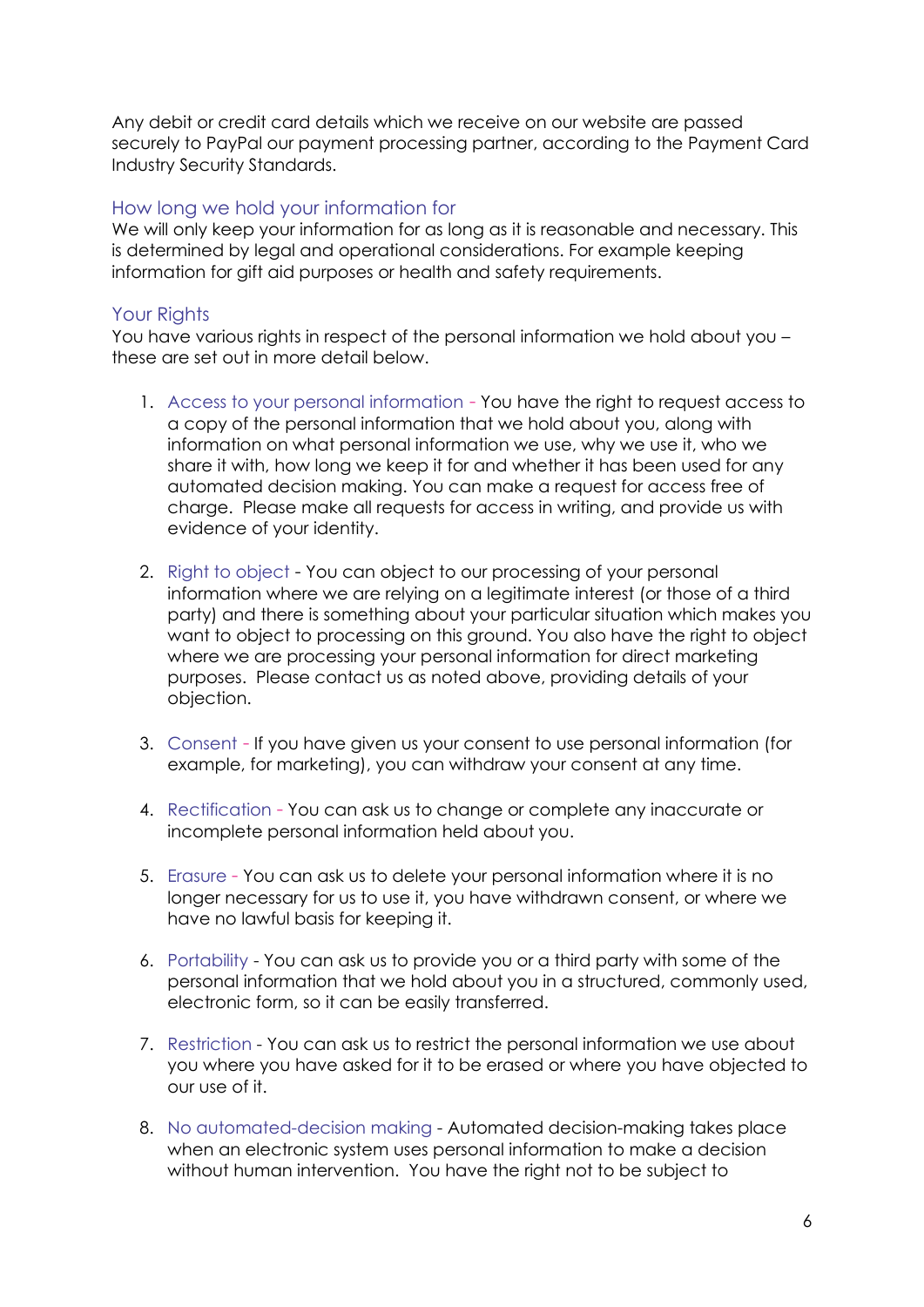automated decisions that will create legal effects or have a similar significant impact on you, unless you have given us your consent, it is necessary for a contract between you and us or is otherwise permitted by law. You also have certain rights to challenge decisions made about you. We do not currently carry out any automated decision-making.

If you wish to exercise any of these rights or make a complaint, you can do so by contacting us at We Hear You, Frome Town Hall, Christchurch Street West, Frome, BA11 1EB or by emailing [info@wehearyou.org.uk](mailto:info@wehearyou.org.uk) We may be required to ask for further information and/or evidence of identity. We will endeavour to respond fully to all requests within one month of receipt of your request, however if we are unable to do so we will contact you with reasons for the delay.

Please note that exceptions apply to a number of these rights, and not all rights will be applicable in all circumstances. For more details we recommend you consult the guidance published by the UK's Information Commissioner's Office.

You can also make a complaint to the data protection supervisory authority, the Information Commissioner's Office, [https://ico.org.uk](https://ico.org.uk/)

### Cookies

'Cookie' is a name for a small file, usually of letters and numbers, which is downloaded onto your device, like your computer, mobile phone or tablet when you visit a website.

They let websites recognise your device, so that the sites can work more effectively, and also gather information about how you use the site. A cookie, by itself, can't be used to identify you.

How do we use cookies? - We use cookies to distinguish you from other users of our website. This helps us to provide you with a good experience when you come to our website and also allows us to improve the user experience.

The cookies we use - We use the categorisation set out by the International Chamber of Commerce in their UK Cookie Guide.

We use all four categories of cookies:

- 1. Strictly necessary cookies are essential for you to move around our website and to use its features, like our shopping basket and your account
- 2. Performance cookies collect anonymous information about how you use our site, like which pages are visited most
- 3. Functionality cookies collect anonymous information that remember choices you make to improve your experience, like your text size or location. They may also be used to provide services you have asked for such as watching a video or commenting on a blog
- 4. Targeting or advertising cookies collect information about your browsing habits in order to make advertising relevant to you and your interests. As such if you visit the Mind website you may then be more likely to see adverts about